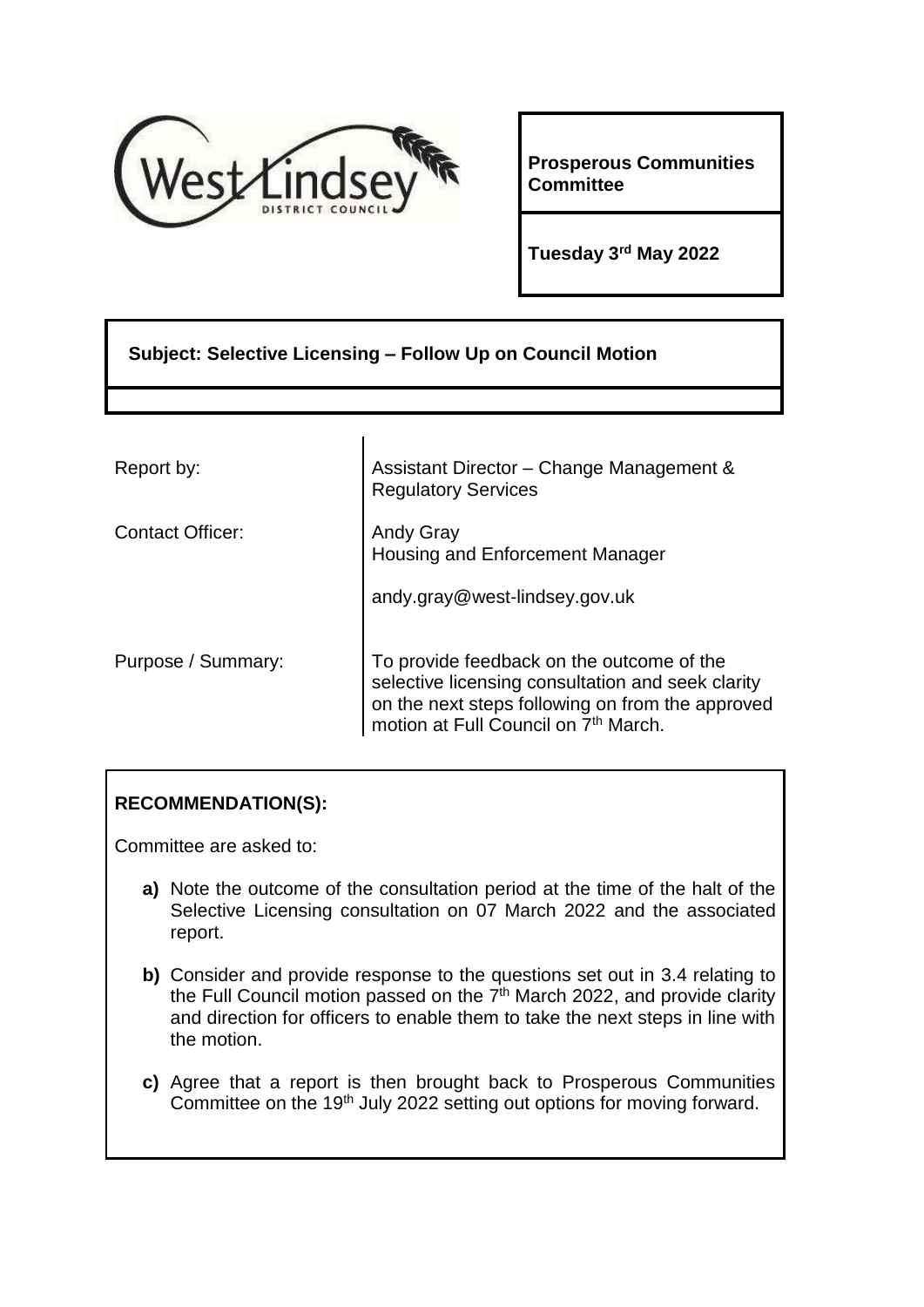### **IMPLICATIONS**

#### **Legal:**

The legal framework for the Selective Licensing is found in Part 3 (Sections 79 to 100) of the Housing Act 2004. Alongside this, The Selective Licensing of Houses (Additional Conditions) (England) Order 2015 sets out additional conditions for the purposes of a designation under Section 80.

#### **Financial: FIN13/23/SSc**

As per the report to Prosperous Communities Committee in November 2021, the consultation element of the work was scheduled to cost £122,860. Corporate Policy and Resources Committee approved the use of £84,200 of general fund balance for this work, the remaining funds were already available.

The proposed costs were intended be recovered via income from the scheme. This will not be achieved until a scheme is put in place.

It does mean however that the work undertaken up the point of halting cannot be used for any formal submission of a scheme as the required period of consultation has not taken place. We do believe that any future consultation will cost significantly less as most of the preparatory work for it has already been undertaken and can be reused.

The above amount does not include the internal officer time spent on the project, which has been funded from the existing revenue budgets. This time is significant given the extent of work that has been undertaken for the project across various teams within the Council.

### **Staffing :**

None noted.

#### **Equality and Diversity including Human Rights :**

None noted.

#### **Data Protection Implications :**

None noted.

#### **Climate Related Risks and Opportunities :**

Not proceeding with the scheme as proposed or any scheme in the future is likely to have an impact on the Council's ability to improve property conditions, which in some cases would have a positive impact in terms of climate change.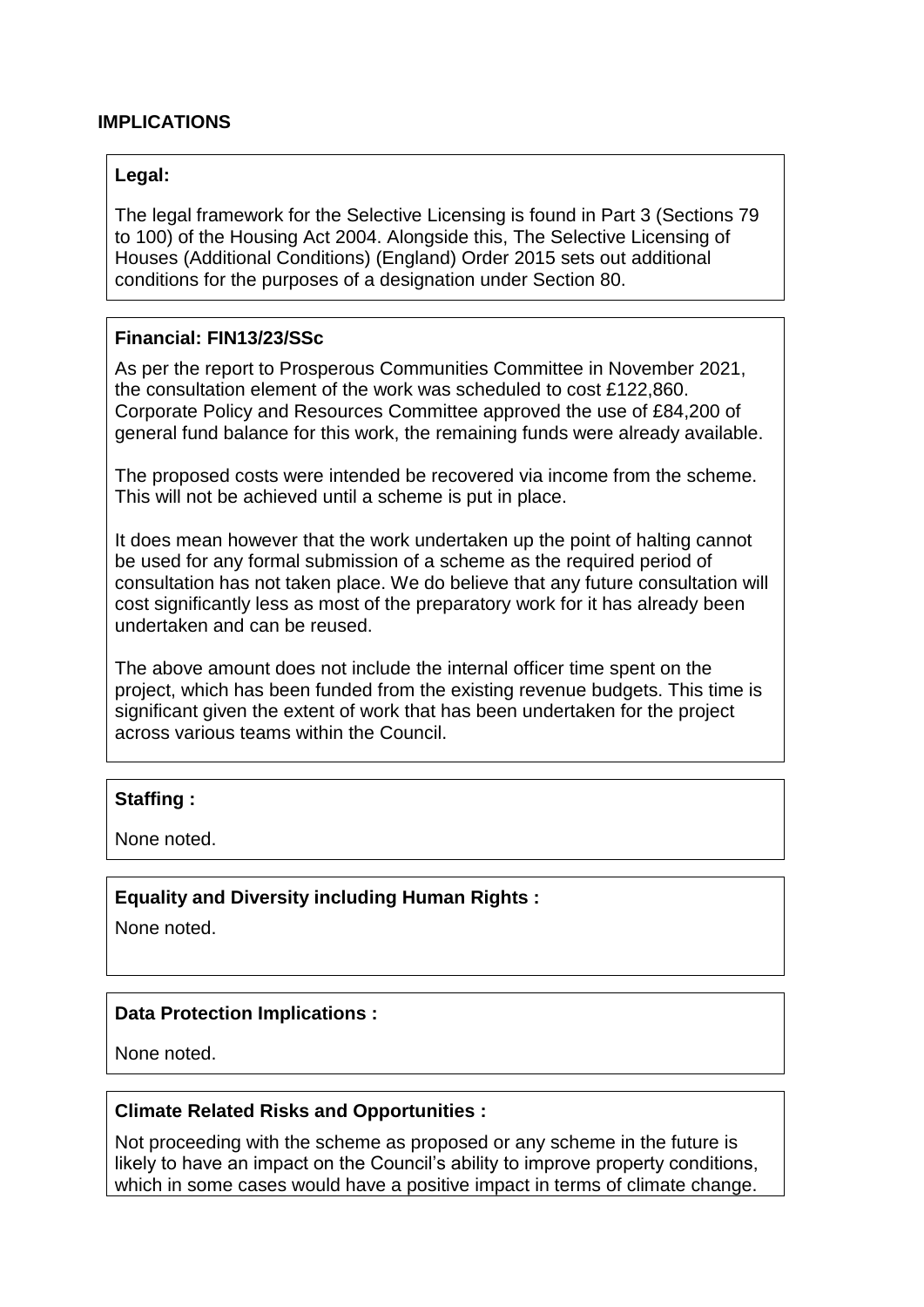## **Section 17 Crime and Disorder Considerations :**

None noted.

#### **Health Implications:**

The improvement of property conditions is well documented as having a positive impact on the health of occupants.

#### **Title and Location of any Background Papers used in the preparation of this report:**

The most recent Government review of the use and effectiveness of selective licensing can be found here and was used to inform the approach taken <https://www.gov.uk/government/publications/selective-licensing-review>

Decision to approve consultation proposals at Prosperous Communities Committee:

[https://democracy.west-](https://democracy.west-lindsey.gov.uk/ieListDocuments.aspx?CId=176&MId=2897&Ver=4)

[lindsey.gov.uk/ieListDocuments.aspx?CId=176&MId=2897&Ver=4](https://democracy.west-lindsey.gov.uk/ieListDocuments.aspx?CId=176&MId=2897&Ver=4)

Selective Licensing Consultation Evidence Pack and Data Report

[https://www.west-lindsey.gov.uk/my-services/housing-and-home](https://www.west-lindsey.gov.uk/my-services/housing-and-home-choices/improving-housing-standards/selective-licensing/)[choices/improving-housing-standards/selective-licensing/](https://www.west-lindsey.gov.uk/my-services/housing-and-home-choices/improving-housing-standards/selective-licensing/)

Motion 2 approved at Full Council on 7<sup>th</sup> March 2022: [https://democracy.west](https://democracy.west-lindsey.gov.uk/mgAi.aspx?ID=17427)[lindsey.gov.uk/mgAi.aspx?ID=17427](https://democracy.west-lindsey.gov.uk/mgAi.aspx?ID=17427)

### **Risk Assessment :**

None noted.

| i.e. is the report exempt from being called in due to<br>urgency (in consultation with C&I chairman) | Yes | No |  |
|------------------------------------------------------------------------------------------------------|-----|----|--|
| <b>Key Decision:</b>                                                                                 |     |    |  |
| A matter which affects two or more wards, or has<br>significant financial implications               | Yes | Nο |  |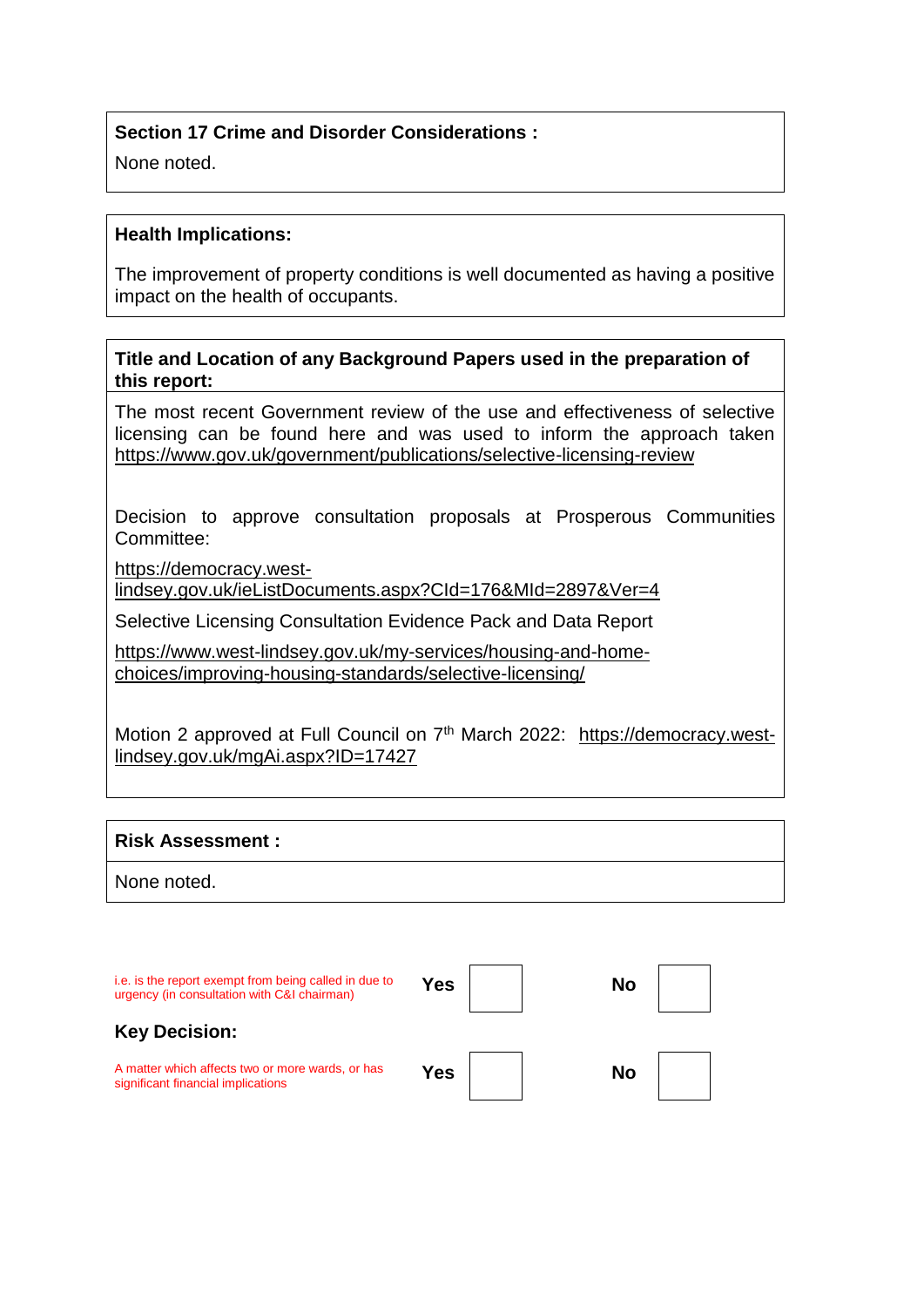## **1. Introduction**

- 1.1. At Prosperous Communities Committee on the 2<sup>nd</sup> of November 2021, Councillors agreed to proceed with consultation on proposals for a selective licensing scheme which across its two designations would cover 5 of the Council's wards. These wards are Gainsborough North, Gainsborough South West, Hemswell, Wold View and Market Rasen.
- 1.2.The Committee asked officers to prepare the consultation details and seek approval of these via the delegated authority of the Chief Executive and the Chairman of the committee:
- 1.3. The consultation on these proposals commenced on the  $17<sup>th</sup>$  January 2022 and was scheduled to take place for the required statutory 10 week period and was due to end on the 11<sup>th</sup> April 2022.
- 1.4.The consultation was halted after 7 weeks, following on from the approval of the motion at Full Council on the 7<sup>th</sup> March 2022. A consultation summary can be found in appendix 1; a full consultation report can be found in appendix 2; and a response to the main themes of the consultation can be found in appendix 3.
- 1.5.This report seeks to;
- Provide information on the results of the 7-week consultation period undertaken to  $7<sup>th</sup>$  March 2022.
- Provide information on the motion passed at Full Council and the associated statement to aid a discussion on what the response and decisions are from the committee to the motion and feedback on the consultation.
- Obtain direction from the committee in regards to the actions required of officers following on from the passed motion.

## **2. Main Concerns and Consideration**

- 2.1.The Motion to Council (shown in full in section 3) raised some themes which are identified and addressed below. This section does not seek to respond to every point raised, mainly those that relate to the overall approach taken.
	- **2.1.1. Legality of the consultation:** the methodology proposed is in line with the statutory requirements and there is confidence that the approach would have stood up to any scrutiny. The Council commissioned a proven company to deliver its consultation to ensure that it met the required standards. The company engaged to work with the Council on the proposals have already successfully gained approval for 4 large selective licensing schemes, a further 2 in the process of being determine and 2 additional commissions being developed. The process undertaken by the Council up to the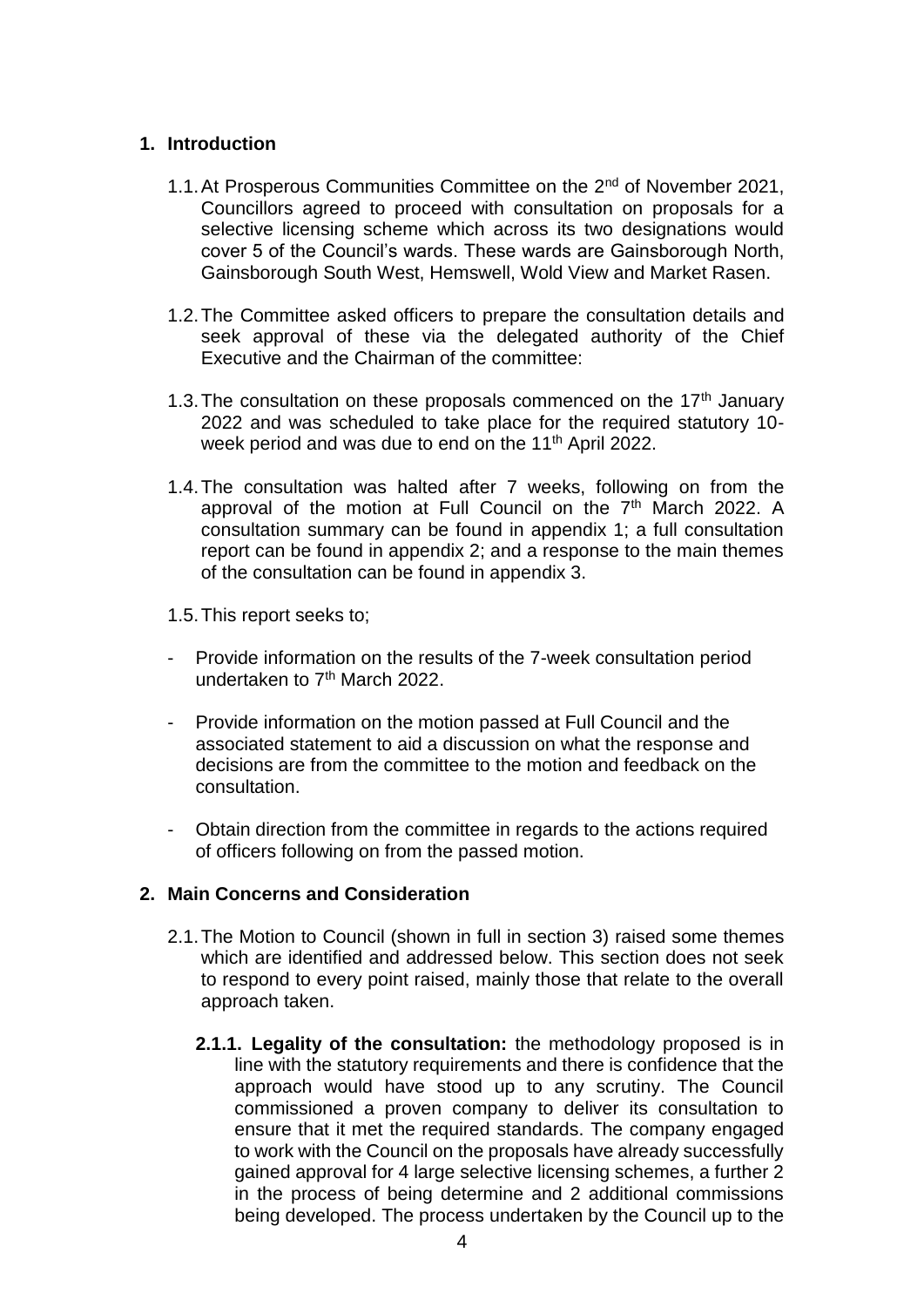point of the consultation halting is in line with the requirements of the legislation and is the same approach that many other consultation processes have taken. Specifically, it is believed that the Council were going above and beyond reasonable steps to ensure that those likely to be affected by the designations were consulted, and the consultation was carried out in accordance with legislation and guidance. Assurance on the approach has been sought from the Department for Levelling Up, Housing and Communities prior to the consultation and after the motion was passed to halt the consultation.

- **2.1.2. Consultation methods:** the consultation had a very broad reach, as demonstrated by the response numbers achieved. Concerns were raised as to whether actual face to face meetings should have occurred. At the point of making this decision and proceeding with the consultation the restrictions relating to the Omicron variant were very current and informed the approach. There are pros and cons to the face to face versus online approach, so a combined method was agreed with the physical options being planned later in the consultation and there is no legal requirement to hold physical face to face consultation. This approach reflects other consultation that the Council have undertaken during the pandemic such as the budget consultation.
- **2.1.3. Engagement with specific stakeholder groups:** the consultation did seek views from a range of stakeholders. Specific requests were made to meet face to face with very specific group of stakeholders, which given the number of other groups impacted was not feasible or necessary within the consultation. Various stakeholders including managing and estate agents, large land holding bodies and representative bodies such as the Country Land and Business Association also engaged in the consultation and online sessions. All Parish Councils were also made aware of the consultation and invited to engage.
- **2.1.4. Engagement with landlords:** concerns were raised that landlords were not engaged effectively in the process, nor were their views used to inform any proposals. Landlords have engaged in the consultation and provided feedback on the proposals. All previously licensed landlords were directly contacted by e mail about the proposals and a specific online session aimed at those landlords was held early on in the consultation. Three previously licensed landlords also engaged in a specific focus group to look at how the proposals could be improved and to reflect on the previous scheme. Over 90 landlords had responded to the survey at the point of it being halted and various landlord organisations, such as DASH accreditation and the National Residential Landlords Association had also attended online engagement sessions.
- **2.1.5. Data and evidence (use of algorithms):** there is a clear directive from Government to utilise data in this way for selective licensing schemes. The tenure intelligence approach has been adopted by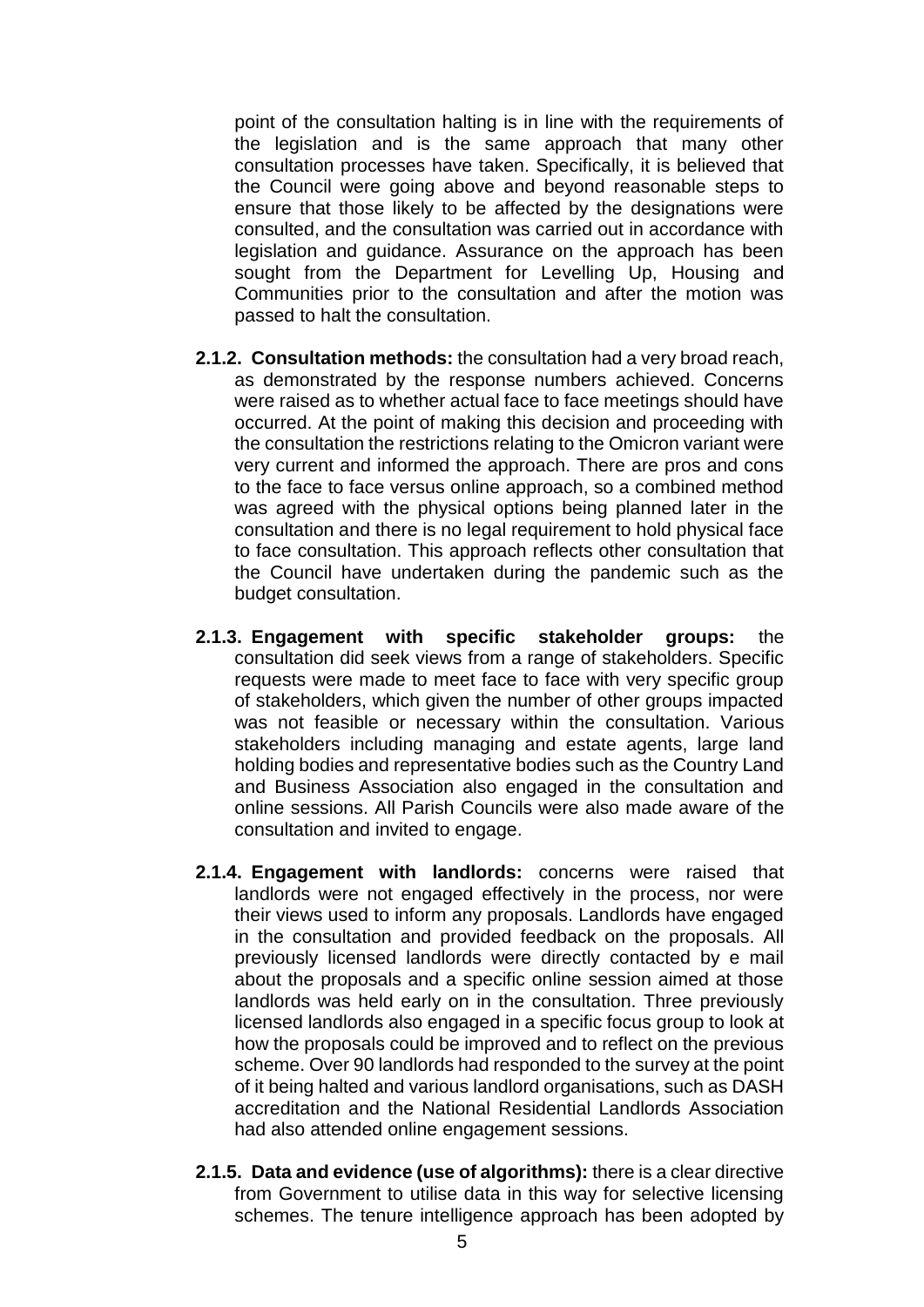more than 20 local housing authorities across England to help understand the distribution of privately rented housing and related stressors. Validation of this approach typically results in an 80%- 90% positive prediction rate. This data is combined with and informed by local frontline data provided by the Council including, complaints, council enforcement interventions, anti-social behaviour, council tax and electoral register data

- **2.1.6. Consultation response:** concerns were raised that views would not be considered and accounted within the process. The consultations sole purpose was to seek to understand the views of stakeholders and then, where appropriate make amendments to the proposals to accommodate them. Based on the consultation responses to date, there could have been a number of amendments made to any proposals put forward to committee for agreement.
- **2.1.7. Learning has not been taken from the previous scheme:** a report to Prosperous Communities Committee in September 2021 identified key learning points from the previous scheme that were considered within the future proposals (i.e. a specific resource to deal with ASB and additional support for landlords)**.** Any further suggestions made in the consultation would have been considered for inclusion.

### **3. Motion to Council and further direction**

3.1. The motion passed at Full Council on the 7<sup>th</sup> March 2022 brought the consultation to a halt. The motion in full is shown below for information:

*"In England the private housing sector accounts for 4.4 million or 19% of households compared with 4.0 million or 17% households in the social rented sector. Therefore private landlords clearly play an important role in supporting local authorities meeting local housing demand.*

*WLDC introduced a Selective Licensing Scheme of Private Landlords in parts of the Gainsborough South West Ward in 2016 and the authority is currently carrying out a consultation process with a view of extending the scheme to other areas of the district in 2023.*

*Whilst we welcome the consultation it has to be recognised that an online process has limitations regarding the current challenges faced by the private rented sector in our urban and rural areas.*

*Clearly there are many advantages for the authority building improved partnerships with the private rented sector, including meeting our statutory requirements regarding homelessness, employment, domestic violence, mental health etc. They also support the authority meeting the housing needs of many individuals who have exhausted their options regarding social housing.*

*Our citizens deserve good housing standards, the selective licensing scheme can improve the quality of accommodation however it has had limited success*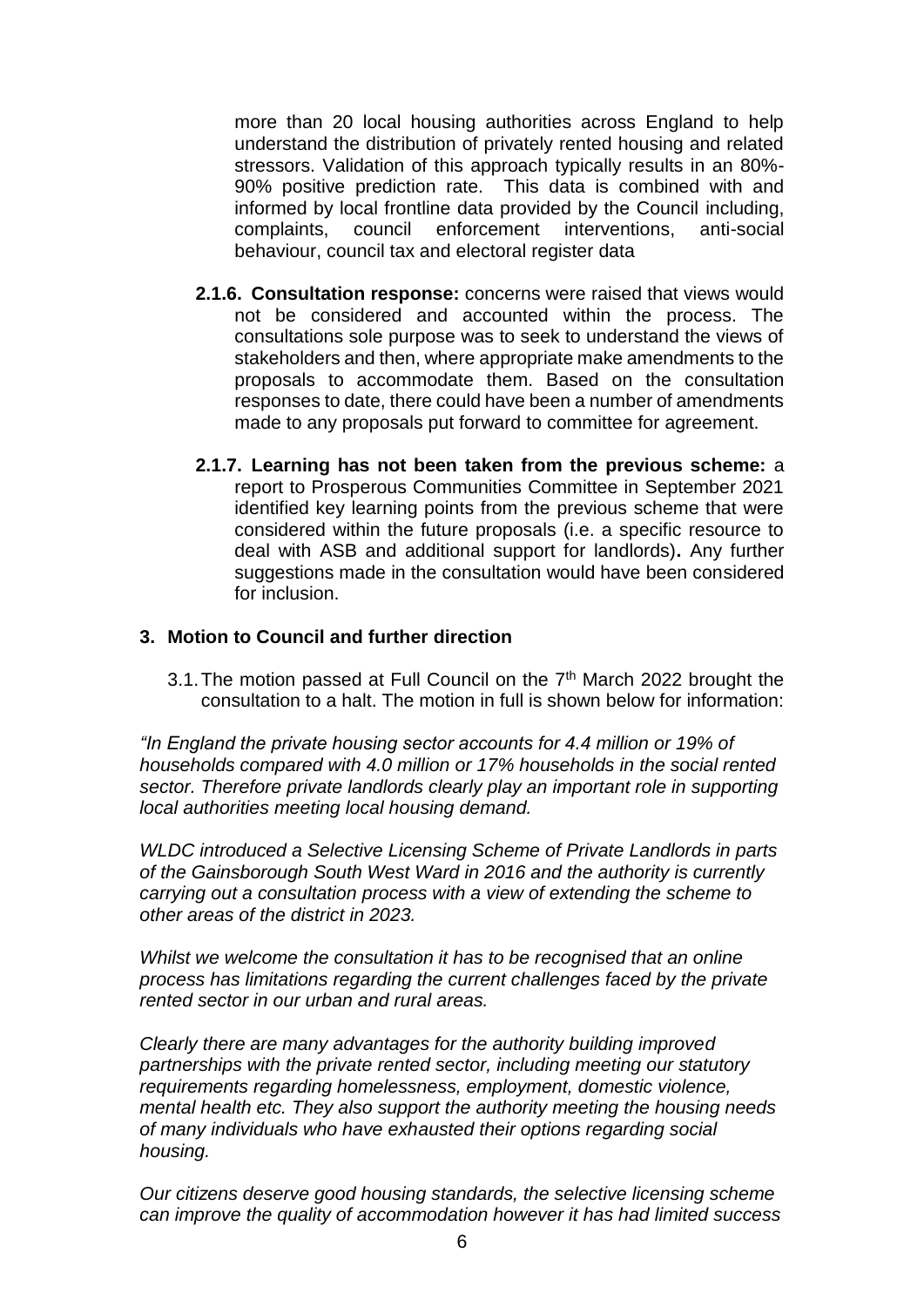*in many other areas such as anti- social behaviour, community safety and crime levels.*

*It is therefore essential before we extend the selective licensing scheme we gain a far better understanding of how many of these other issues can be addressed, Therefore we 'move'*

- *1. The consultation process is halted and reformulated to address the limitations of the online consultation process including a district wide meeting between elected Members and the private landlords of the designated areas.*
- *2. The key findings are considered and implemented into the new selective licensing scheme.*
- *3. A report is produced and presented to the following Prosperous Communities Committee prior to the new licensing scheme being implemented.*

*We so Move*

*Councillor Trevor Young Gainsborough South-West Ward*

*Councillor Stephen Bunney Market Rasen Ward*

*Councillor Paul Howitt Cowan Hemswell Ward*

*Councillor Tom Regis Wold View Ward"*

- 3.2.Communication with the four Councillors via email and in a face to face meeting - who proposed the motion has commenced to engage them and to seek to clarify and understand further the elements of the motion and to ensure that its requirements are met.
- 3.3.At this stage the feedback from the Councillors who proposed the motion has provided an outline of the concerns that they had about the consultation and also the scheme as a whole.
- 3.4.In terms of the motion specifically, Committee are asked to consider and discuss the following points made within it and the debate alongside it at Full Council to help provide direction to Officers moving forward:

### **a) Consultation limitations:**

- What are these deemed to be specifically?
- Why was the process in place causing concern?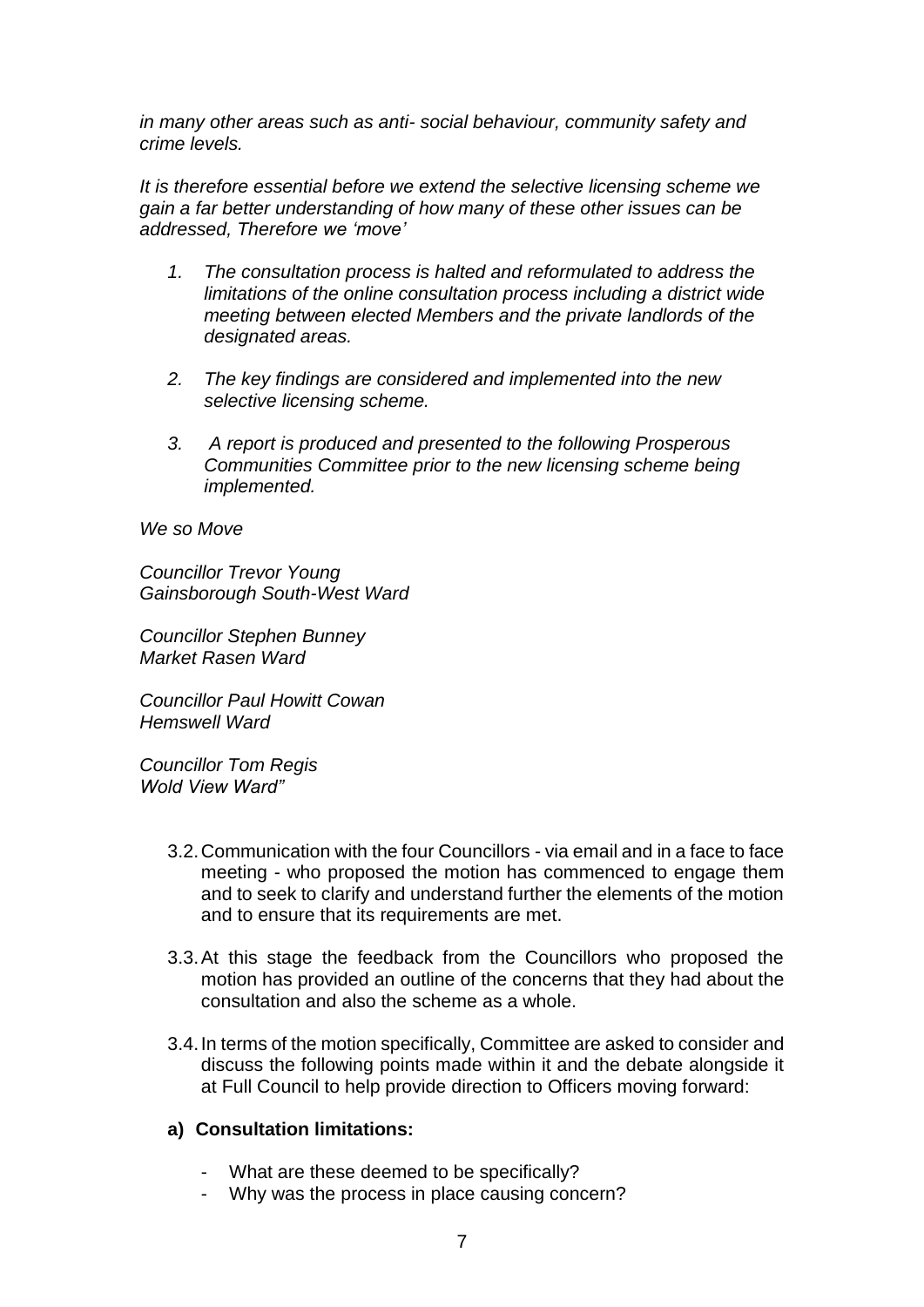- Why was the online aspect of the consultation not deemed suitable?
- How can these limitations be overcome?

## **b) District wide meeting with Elected Members and Private Landlords:**

- What are the expectations in regards to this? (number of attendees and format)
- How would these activities take place?
- When does this happen? (prior to any further consultation?) Who would lead and facilitate this meeting? (Councillors and/or Officers)
- What is the subject of any meeting?
- Would Councillors wish to meet with all stakeholder groups who would be contacted about any proposals? (There is an extensive list of these and it would be required in order to demonstrate that the consultation had reached all those potentially impacted).

## **c) Methodology (Data, evidence and use of algorithms)**

- What it is about the evidence that is causing concern?
- What other approach would Councillors suggest?
- What additional evidence is deemed to be required?

### **d) Overall Proposals**

The decision made by Prosperous Communities Committee in November 2021 provided the authority to consult on the proposals, based on the evidence provided. This decision remains valid, until a decision not to progress is agreed.

**(**Whilst not mentioned in the motion itself, the subsequent debate at Full Council highlighted broader concerns about the scheme itself).

- What are these concerns?
- What are the reasons behind the perceived lack of integrity?
- How can these concerns be mitigated?

### **e) Councillor Engagement**

How do Councillors wish to be engaged in this process moving forward?

### **4. Financial Impact**

4.1.As per the report to Prosperous Communities Committee in November 2021, the consultation element of the work was scheduled to cost £122,860. Corporate Policy and Resources Committee approved the use of £84,200 of general fund balance for this work, the remaining funds were already available.